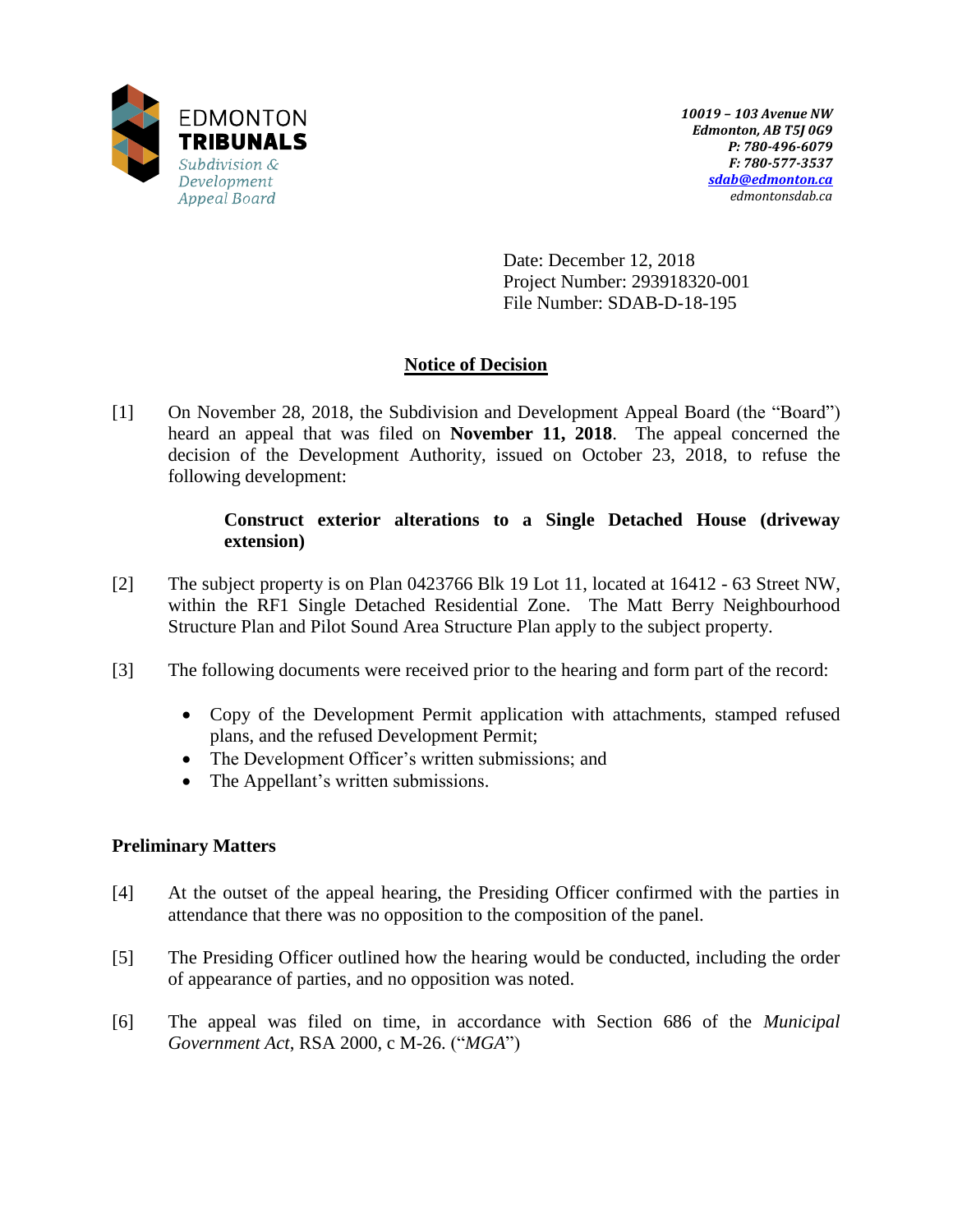## **Summary of Hearing**

- *i) Position of the Appellant, Mr. and Mrs. Rabah*
- [7] Mrs. Rabah explained to the Board that when she and her husband initially purchased the subject property, they hired a contractor to pour a concrete patio in the backyard and, while doing so, also had the contractor pour an extension for the driveway.
- [8] She was advised by the contractor that a development permit was not necessary; however, she acknowledged that he may have only been speaking about the backyard and not the driveway extension.
- [9] Mrs. Rabah noted that they have now sold the subject site to purchasers who have indicated to her that they would like the driveway extension to remain as it is.
- [10] The need for a permit for the driveway extension was brought to Mrs. Rabah's attention when she applied for a Compliance Certificate upon selling the property.
- [11] She gave verbal evidence that there are seven houses in the cul-de-sac area of the neighbourhood and that she has not received any complaints from neighbours in the culde-sac regarding the driveway. The driveway extension has existed since August 2013.
- [12] The driveway extension is used for parking and she believed the new owners will use it for parking as well.
- [13] Mrs. Rabah believed that there is room in the cul-de-sac for several vehicles to park. She indicated that at least four properties have available on-street parking in the cul-de-sac and only one of the neighbours utilizes this parking.
- [14] The extension is curved and decorated on the sides for aesthetic reasons.
- [15] Mrs. Rabah explained that there is one space available on the street in front of her property where the decorative rock begins and which abuts the front yard of the neighbour to the North. She noted that even if the driveway extension did not exist, only one vehicle would be able to fit in that space. She hypothesized that if it were two small Mini Cooper vehicles parked closely together they still may not fit in that space.
- [16] Mr. and Mrs. Rabah provided the following information in response to questions by the Board:
	- a. The extension can be accessed from the existing driveway or the street.
	- b. The extended area takes up a portion of a public parking space.
	- c. There is not enough room to park two vehicles on the existing driveway.
	- d. There is room for four vehicles for public parking in the cul-de-sac.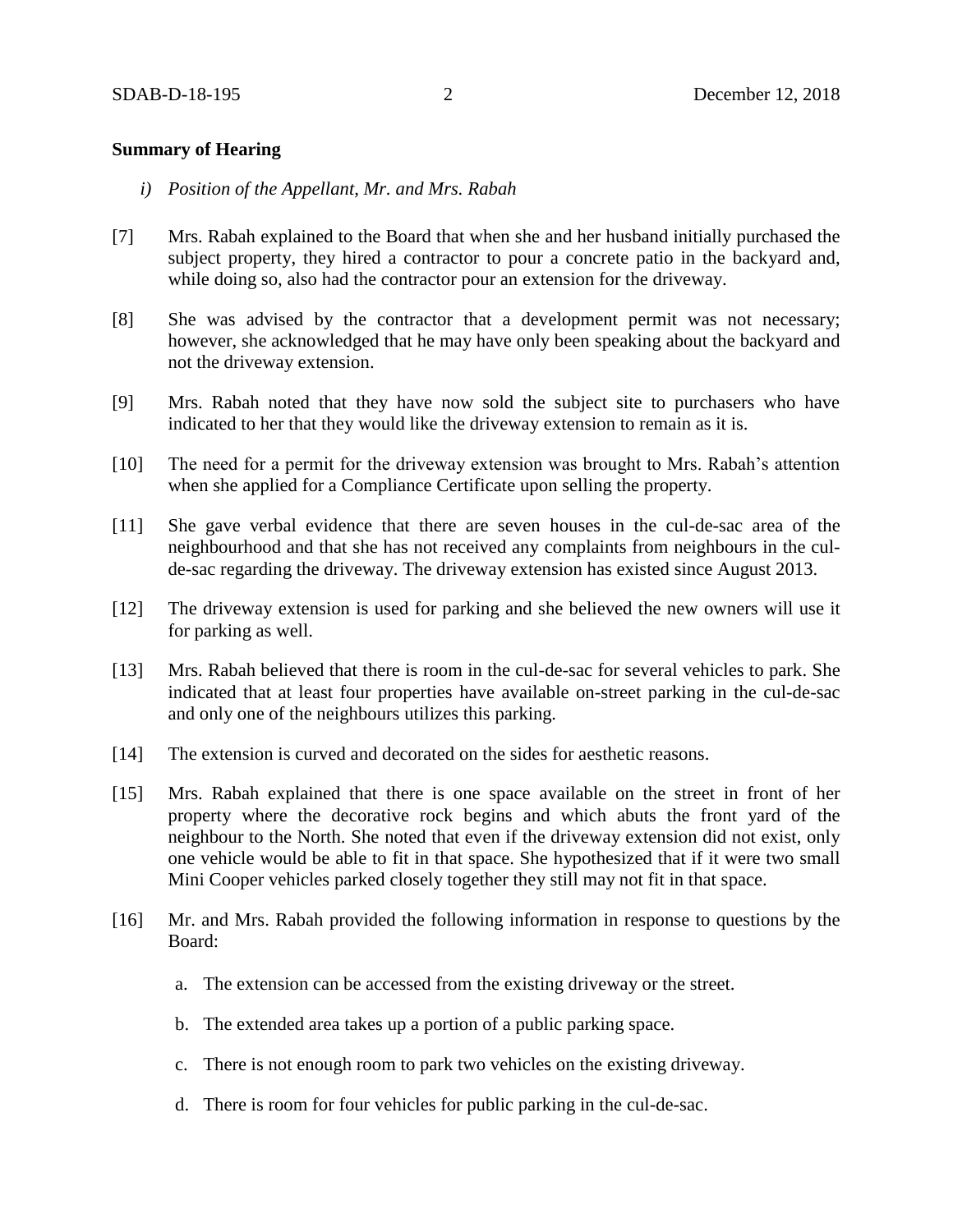- e. Not all of the properties in the cul-de-sac have on-street parking in front of their properties.
- f. Given a portion of the driveway was on City property, there would not be room on the driveway to park their truck.
- *ii) Position of the Development Officer, Mr. Folkman*
- [17] The Development Authority did not appear at the hearing and the Board relied on Mr. Folkman's written submission.

#### **Decision**

- [18] The appeal is **ALLOWED IN PART** and the decision of the Development Authority is **VARIED**. The development is **GRANTED** as applied for to the Development Authority, subject to the following **CONDITIONS**:
	- 1. Absolutely no parking is allowed within the required front yards/setbacks. (Reference Section 54.2 of the Edmonton Zoning Bylaw No 12800).
	- 2. An approved Development Permit means that the proposed development has been reviewed only against the provisions of the *Edmonton Zoning Bylaw*. It does not remove obligations to conform with other legislation, bylaws or land title instruments such as the Municipal Government Act, the ERCB Directive 079, the Edmonton Safety Codes Permit Bylaw or any caveats, covenants or easements that might be attached to the Site.
	- 3. Lot grades must match the Engineered approved lot grading plans for the area. Contact Lot Grading at 780-496-5500 for lot grading inspection inquiries.
- [19] In granting the development the following variance to the Edmonton Zoning Bylaw is allowed:
	- 1. The requirement as per Section 54.1(4) that a Driveway extension is to lead directly from a roadway to the Garage or Parking Area is waived to allow the Driveway extension to lead to the front of the Dwelling.

## **Reasons for Decision**

[20] The proposed development, to construct exterior alterations to a Single Detached House (driveway extension), is Accessory to a Permitted Use in the (RF1) Single Detached Residential Zone.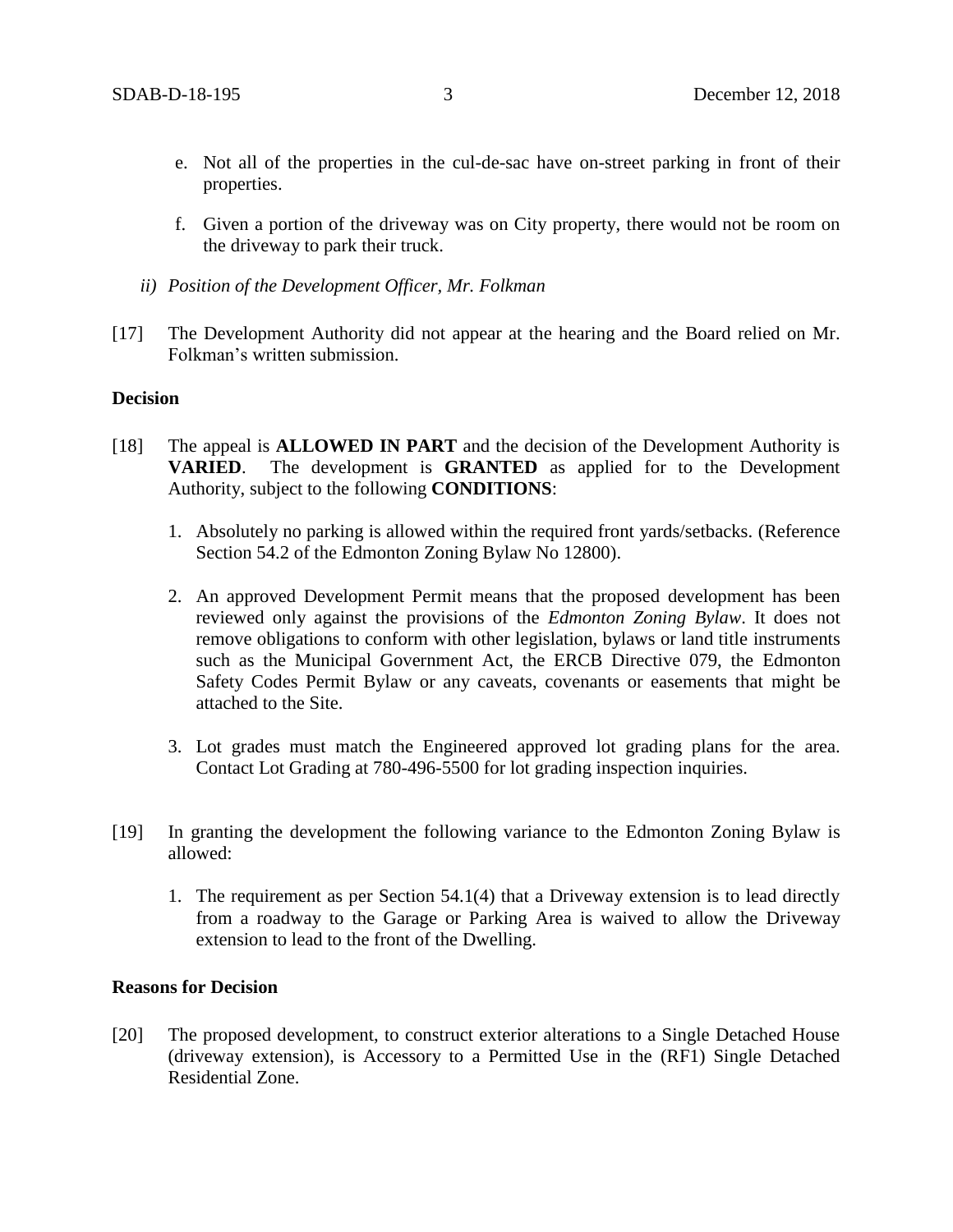- [21] The Board is tasked with deciding, based on the evidence provided, whether the proposed development would not unduly interfere with the amenities of the neighbourhood, nor materially interfere with or affect the use, enjoyment or value of neighbouring parcels of land.
- [22] Based on the evidence before it today, the Board concludes that the proposed development would not unduly interfere with the amenities of the neighbourhood for the following reasons:
	- a. There is sufficient parking in the cul-de-sac along the key hole.
	- b. There are four parking spaces in front of the houses in the cul-de-sac.
	- c. The majority of on-street parking is used by the public that access the area from 165 Avenue.
	- d. The Board finds that the driveway extension does not remove any on-street parking because of the dimensions and constraints associated with the configuration of the adjacent properties and the concave nature of the cul-de-sac.
	- e. Based on the evidence submitted, the driveway extension has existed for six years with no known complaints from neighbouring property owners.
	- f. No letters were received in opposition to the driveway extension and no one appeared in opposition at the hearing.
- [23] Furthermore, based on evidence provided, the Board concludes that the proposed development would not materially interfere with or affect the use, enjoyment or value of neighbouring parcels of land for the following reasons:
	- a. Individuals that are mostly impacted are those in the cul-de-sac and the Board finds there is no material impact on those neighbours.
	- b. The subject Site exists in a cul-de-sac that is somewhat removed from the broader community and any issues associated with the driveway extension are isolated by the location of the subject Site.
	- c. The visual impact of the driveway extension is isolated because of the location of the subject Site and is lessened by the material used in creating the driveway extension.
- [24] The Board is satisfied that the driveway extension should be allowed but chooses to continue the prohibition of parking in the Front Yard. The Board finds this for the following reasons:
	- a. The driveway extension cannot accommodate the dimensional criteria for off-street parking.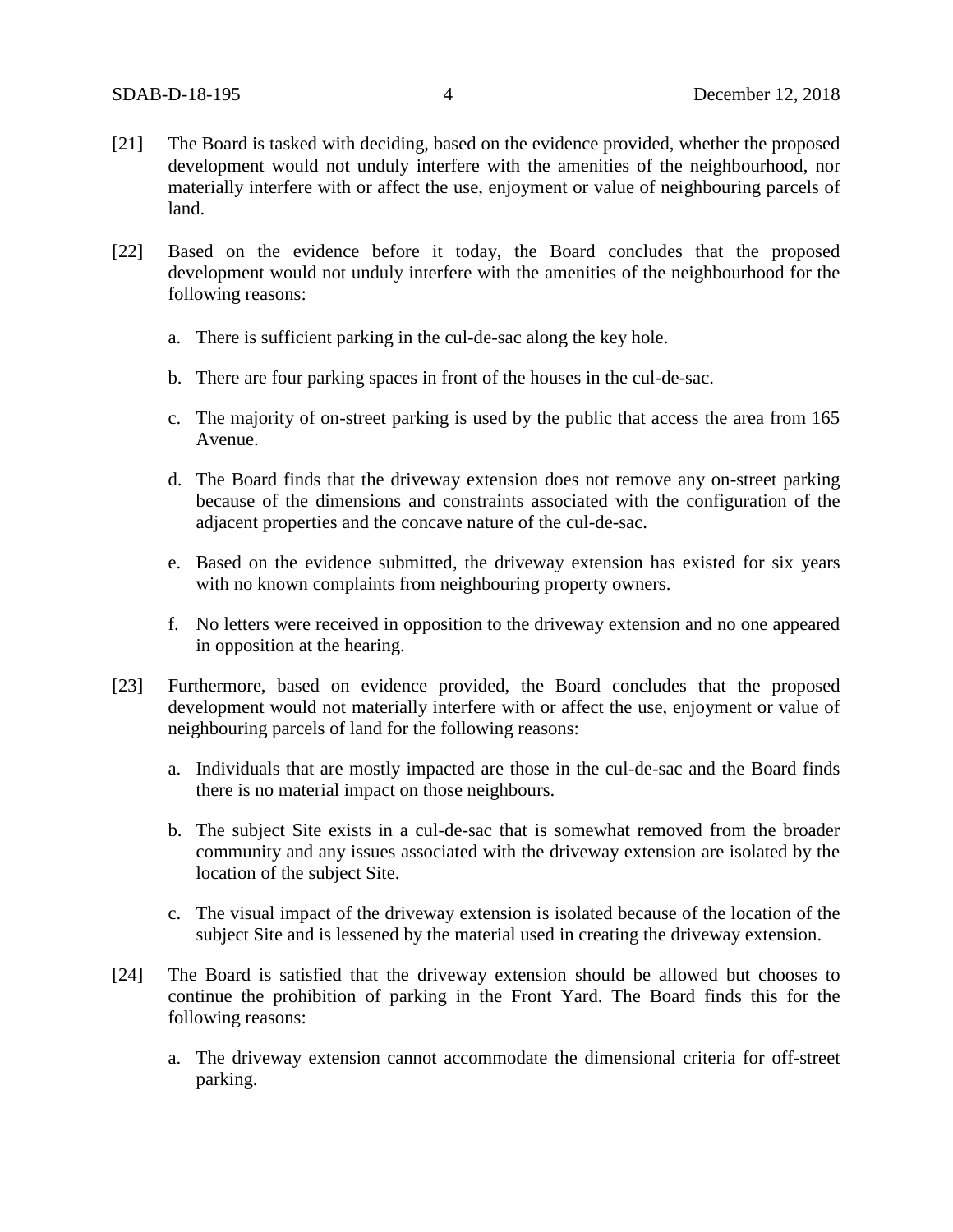- b. There is ample space on the existing driveway for an additional parking space not contained within the Front Yard. The Board finds no reason to allow parking on this portion of the extension nor would it be possible if the Board found otherwise.
- [25] Based on the above, it is the opinion of the Board that the proposed development, when subject to the stated conditions, will not unduly interfere with the amenities of the neighbourhood, nor materially interfere with or affect the use, enjoyment or value of neighbouring parcels of land.



Mr. R. Handa, Presiding Officer Subdivision and Development Appeal Board

Board Members in Attendance: Mr. V. Laberge; Ms. Delfs; Mr. Fleming; Mr. Wall

CC: City of Edmonton, Development & Zoning Services, Attn: Mr. Folkman / Mr. Wen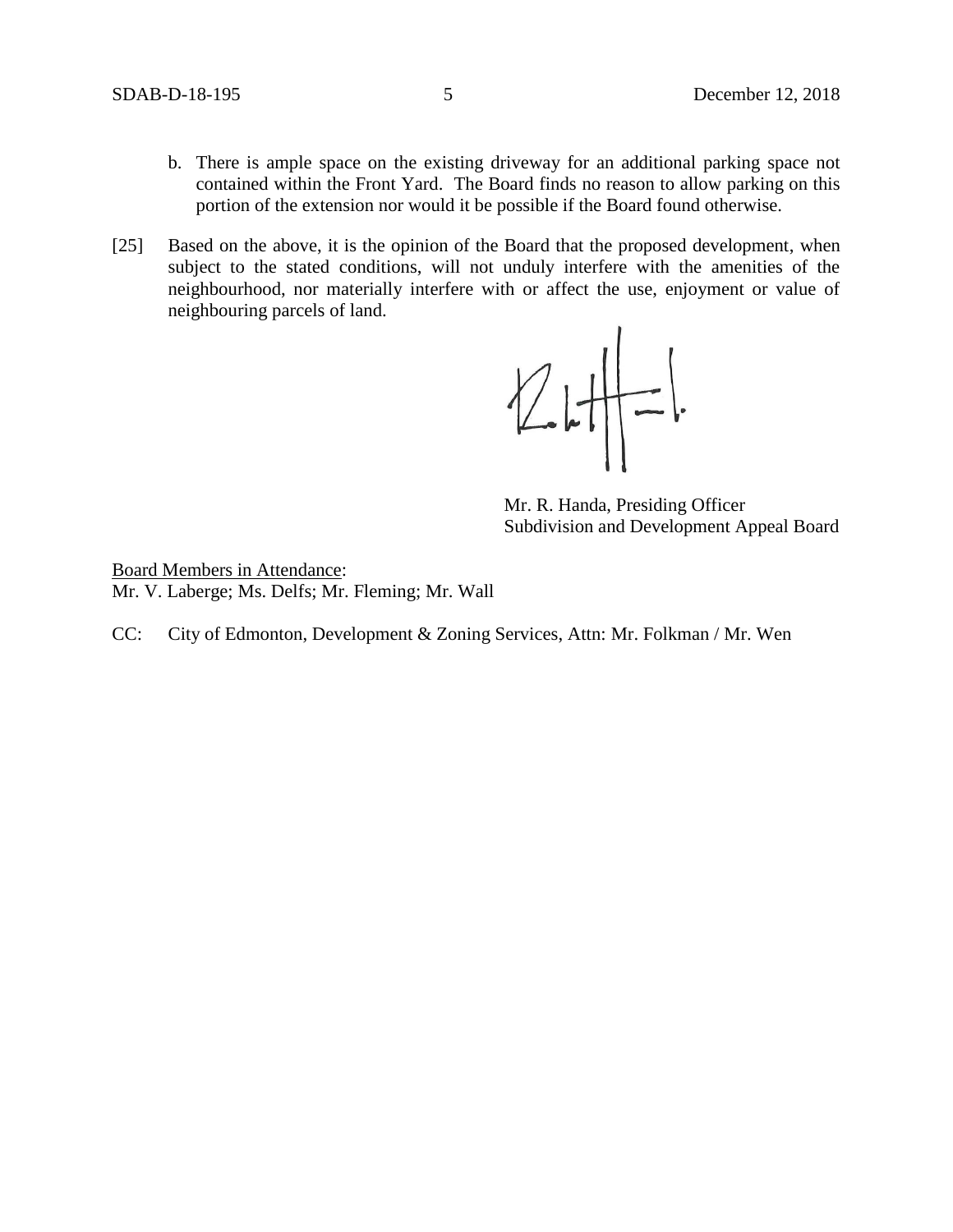## **Important Information for the Applicant/Appellant**

- 1. This is not a Building Permit. A Building Permit must be obtained separately from Development & Zoning Services, located on the 2nd Floor, Edmonton Tower, 10111 – 104 Avenue NW, Edmonton, AB T5J 0J4.
- 2. Obtaining a Development Permit does not relieve you from complying with:
	- a) the requirements of the *Edmonton Zoning Bylaw*, insofar as those requirements have not been relaxed or varied by a decision of the Subdivision and Development Appeal Board,
	- b) the requirements of the *Alberta Safety Codes Act*,
	- c) the *Alberta Regulation 204/207 – Safety Codes Act – Permit Regulation*,
	- d) the requirements of any other appropriate federal, provincial or municipal legislation,
	- e) the conditions of any caveat, covenant, easement or other instrument affecting a building or land.
- 3. When an application for a Development Permit has been approved by the Subdivision and Development Appeal Board, it shall not be valid unless and until any conditions of approval, save those of a continuing nature, have been fulfilled.
- 4. A Development Permit will expire in accordance to the provisions of Section 22 of the *Edmonton Zoning Bylaw, Bylaw 12800*, as amended.
- 5. This decision may be appealed to the Alberta Court of Appeal on a question of law or jurisdiction under Section 688 of the *Municipal Government Act*, RSA 2000, c M-26. If the Subdivision and Development Appeal Board is served with notice of an application for leave to appeal its decision, such notice shall operate to suspend the Development Permit.
- 6. When a decision on a Development Permit application has been rendered by the Subdivision and Development Appeal Board, the enforcement of that decision is carried out by Development & Zoning Services, located on the 2nd Floor, Edmonton Tower, 10111 – 104 Avenue NW, Edmonton, AB T5J 0J4.

*NOTE: The City of Edmonton does not conduct independent environmental checks of land within the City. If you are concerned about the stability of this property for any purpose, you should conduct your own tests and reviews. The City of Edmonton, when issuing a development permit, makes no representations and offers no warranties as to the suitability of the property for any purpose or as to the presence or absence of any environmental contaminants on the property.*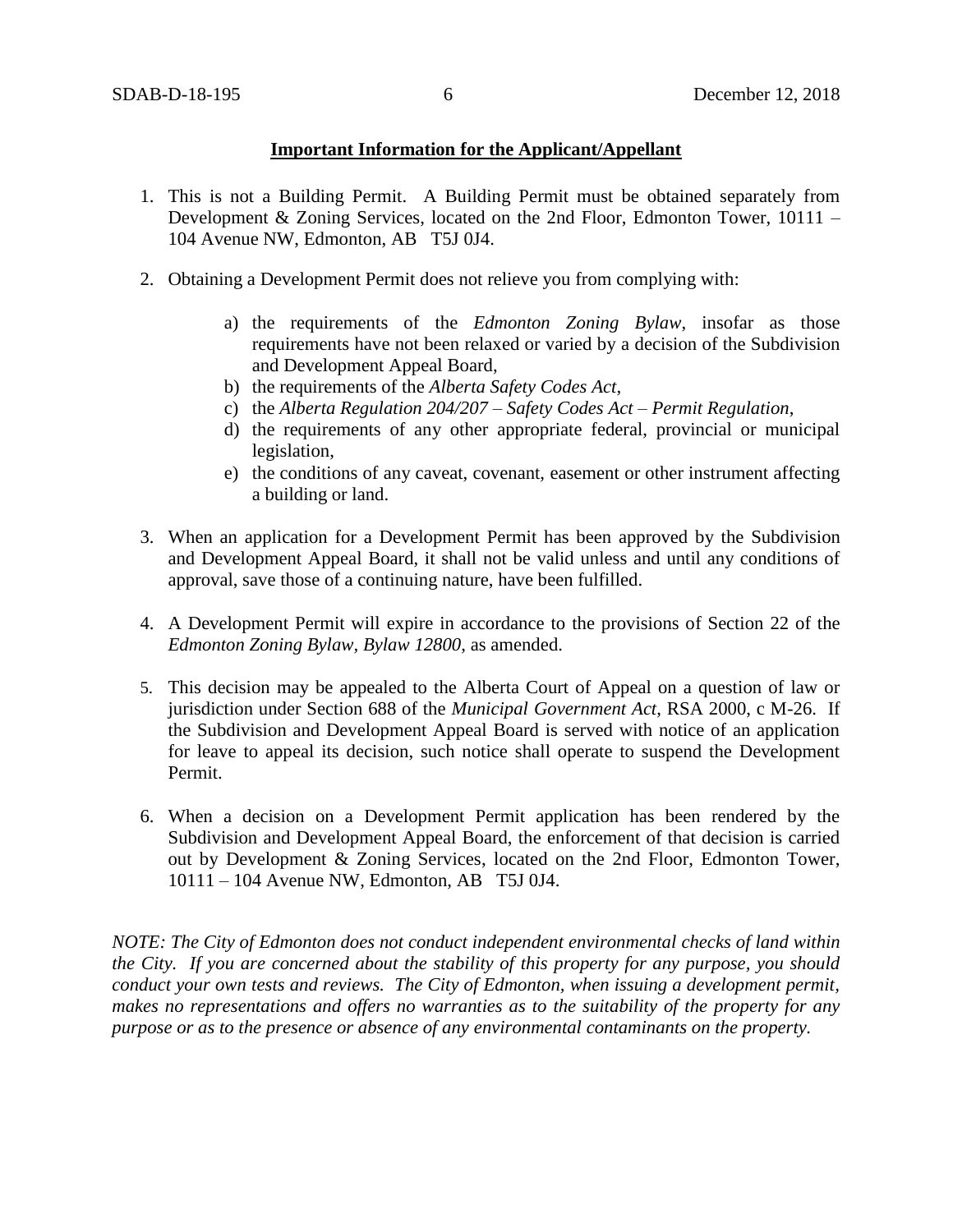

Date: December 12, 2018 Project Number: 296086164-001 File Number: SDAB-D-18-196

# **Notice of Decision**

[1] On November 28, 2018, the Subdivision and Development Appeal Board (the "Board") heard an appeal that was filed on **November 9, 2018**. The appeal concerned the decision of the Development Authority, issued on November 9, 2018, to refuse the following development:

## **Construct a Residential Sales Centre for a time period of five years.**

- [2] The subject property is on Plan 1822562 Blk 21 Lot 300, located at 2504 66 Street SW, within the (RPL) Planned Lot Residential Zone. The Ellerslie Area Structure Plan and The Orchards at Ellerslie Neighbourhood Structure Plan apply to the subject property.
- [3] The following documents were received prior to the hearing and form part of the record:
	- A copy of the Development Permit application with attachments, proposed plans, and the refused Development Permit;
	- The Development Officer's written submission; and
	- The Appellant's written submissions.

## **Preliminary Matters**

- [4] At the outset of the appeal hearing, the Presiding Officer confirmed with the parties in attendance that there was no opposition to the composition of the panel.
- [5] The Presiding Officer outlined how the hearing would be conducted, including the order of appearance of parties, and no opposition was noted.
- [6] The appeal was filed on time, in accordance with section 686 of the *Municipal Government Act*, RSA 2000, c M-26.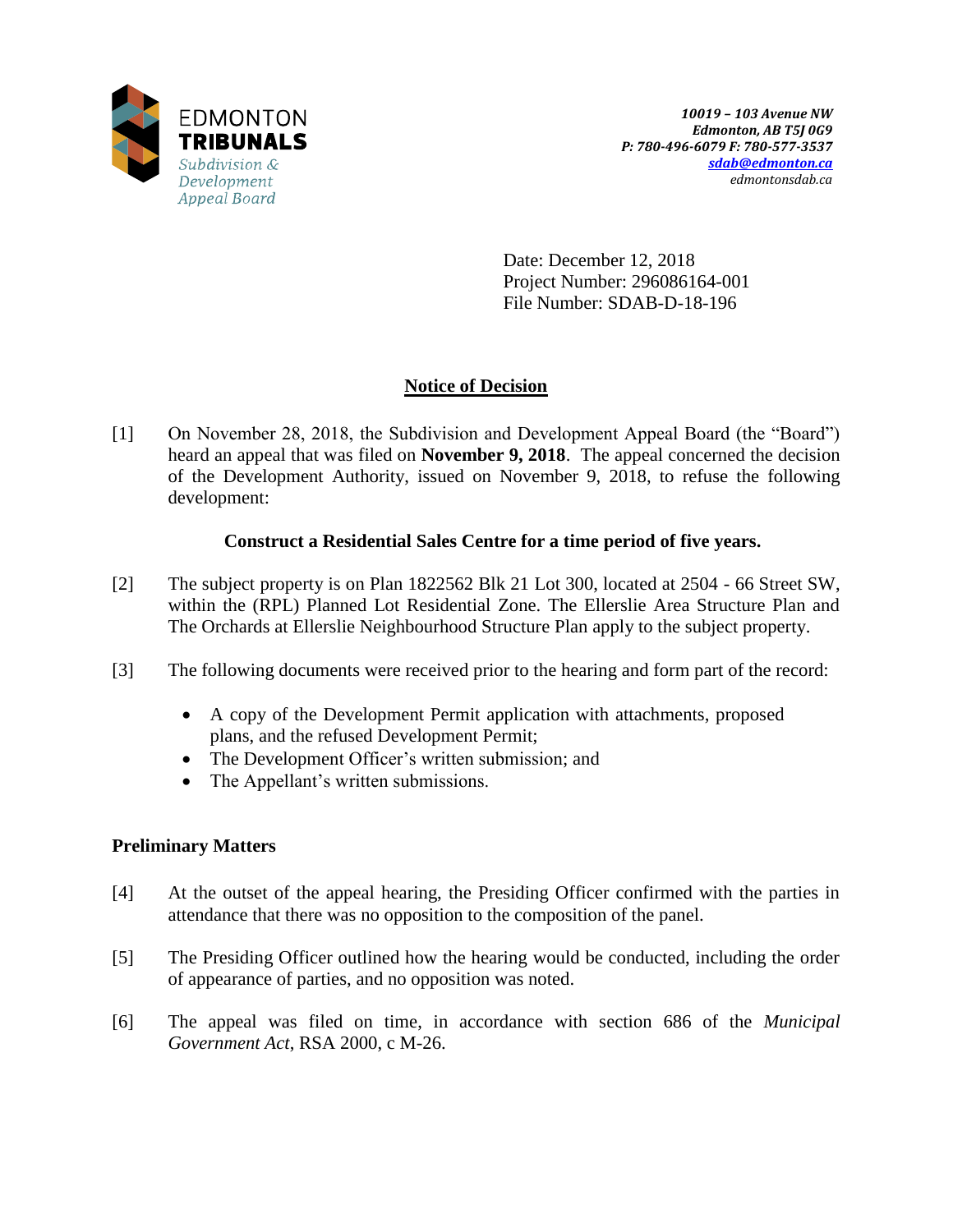[7] At the outset of the hearing, the Presiding Officer indicated that there was an amendment to the *Edmonton Zoning Bylaw* on November 26, 2018; therefore, the Appellant did not need to address the overall Height and Parapet Height of the proposed development.

#### **Summary of Hearing**

- *i) Position of Ms. K. Salm and Mr. M. Yochim, representing the Appellant, Brookfield Residential*
- [8] Documents provided to the Board show the overlay of the proposed development, the occupied homes, and where the Residential Sales Centre will be located.
- [9] There will be several houses built over the next few years.
- [10] There is a small parking lot directly north of the Residential Sales Centre that will be paved which will provide for sufficient parking.
- [11] A five year development permit is preferred as they are working with Brookfield communities as well as three home builders and foresee the subject location as the most ideal place for a Residential Sales Centre in The Orchards neighbourhood.
- [12] The subject location is on the northeast corner of the community which is easily accessible for customers.
- [13] Individual home builders will occupy separate trailers and the centre portion of the building will contain the Residential Sales Centre which will also be used for business and residential gatherings.
- [14] Ms. Salm and Mr. Yochim provided the following information in response to questions by the Board:
	- a. The five year time period will allow them to provide a business plan for the housing market.
	- b. There are approximately 1,500 homes in The Orchard neighbourhood currently and up to 4,000 homes when the neighbourhood is fully developed.
	- c. Sales Centres are usually built in the garage of a show home or a trailer. Their goal is to create a different experience for the customer with an environment that is not necessarily sales focused and more community focused.
	- d. The main building will be demolished and the individual trailer units will be reused when the development permit expires.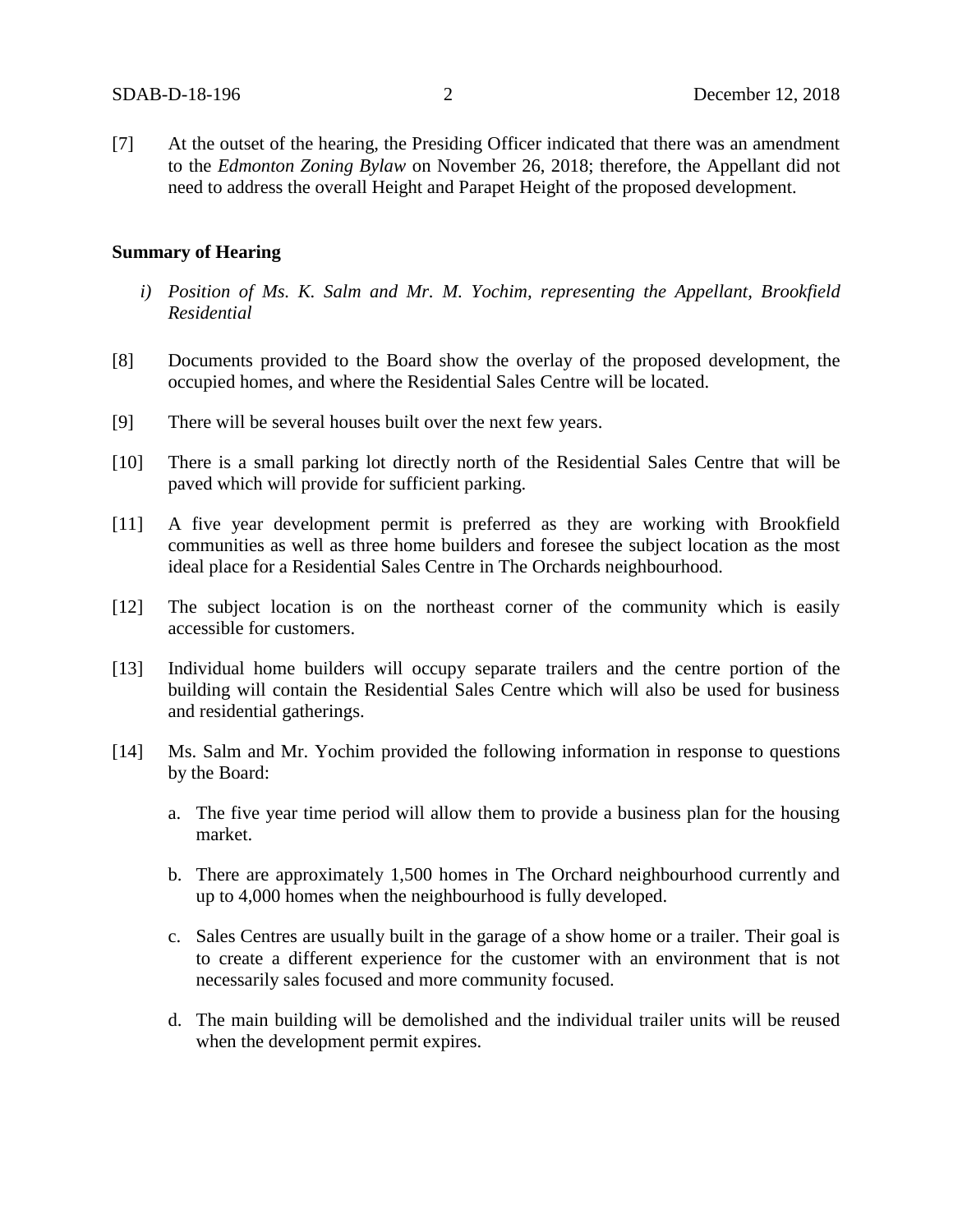- *ii) Position of the Development Officer, Mr. K. Yeung*
- [15] The Development Authority did not appear at the hearing and the Board relied on Mr. Yeung's written submission.

## **Decision**

- [16] The appeal is **ALLOWED** and the decision of the Development Authority is **REVOKED**. The development is **GRANTED** as applied for to the Development Authority, subject to the following **CONDITIONS**:
	- 1. The development shall be constructed in accordance with the stamped and approved drawings.
	- 2. This approval is valid for a period of five years and will expire December 13, 2023.
	- 3. All exterior lighting shall be developed in accordance with Section 51 (Reference Section 82).

#### ADVISEMENT:

- 1. Unless otherwise stated, all above references to "section numbers" refer to the authority under the Edmonton Zoning Bylaw 12800.
- [17] In granting the development the following variances to the *Edmonton Zoning Bylaw* are allowed:
	- 1. The minimum required number of parking spaces of 30 per section 54.2, schedule  $1(A)(10)$  is varied to allow a deficiency of 14 parking spaces, thereby decreasing the minimum required number of parking spaces to 16.
	- 2. Section 82.8 is waived to allow the Development Permit for the Residential Sales Centre to be valid for five years (December 13, 2018 to December 13, 2023).

#### **Reasons for Decision**

[18] The proposed development, a Residential Sales Centre, is a Discretionary Use in the (RPL) Planned Lot Residential Zone.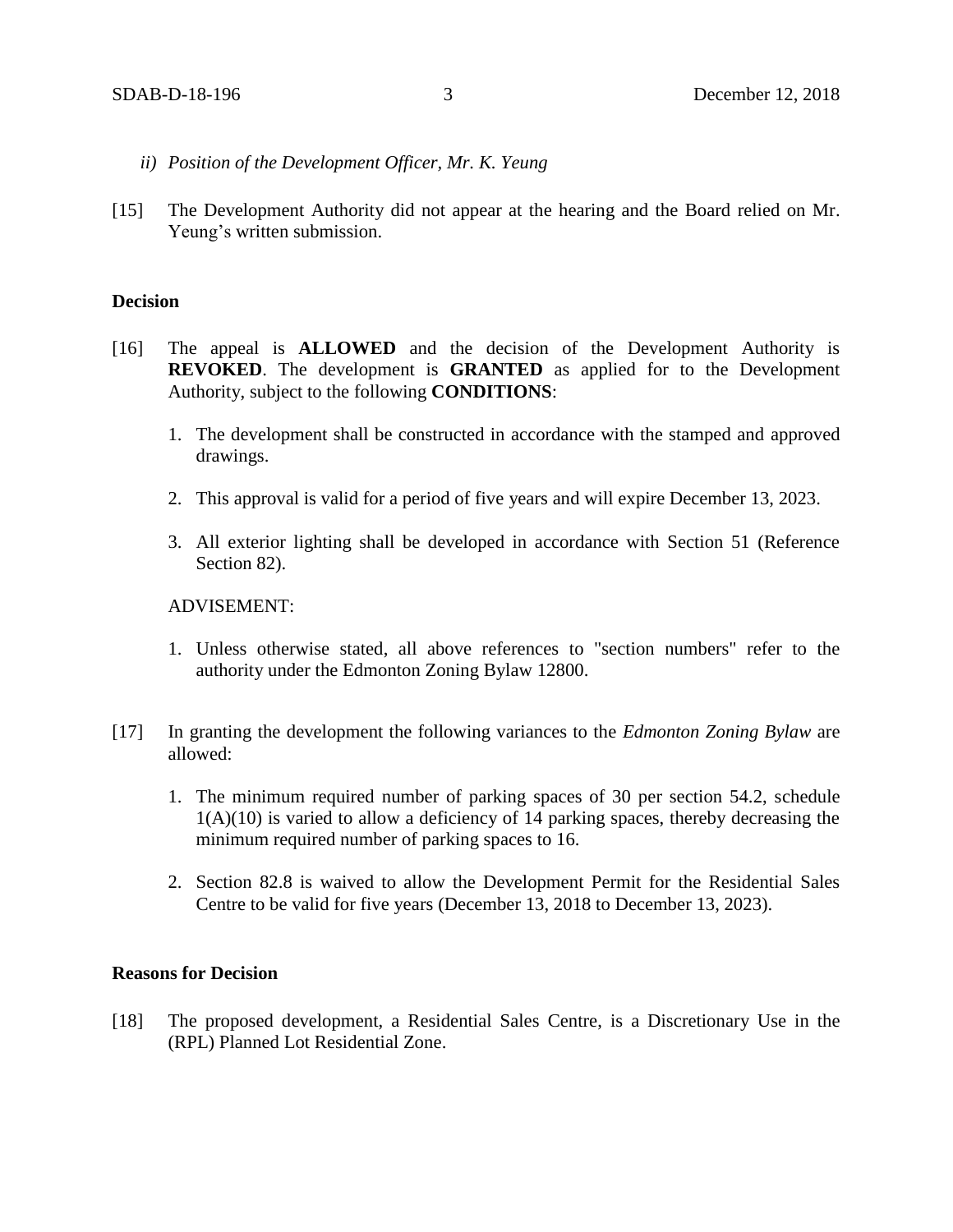- [19] The Board finds that the Residential Sales Centre is necessary in the community undergoing significant development to help foster development in the area.
- [20] Based on the evidence submitted, the Appellant wants to provide a development that adds amenity space to the community which suggests that it is compatible with surrounding uses to be developed in a neighbourhood.
- [21] The location of the Residential Sales Centre was chosen to minimize disruption from traffic in the neighbourhood. The Residential Sales Centre is located on the periphery of the neighbourhood making it compatible with the framework of The Orchards Neighbourhood Structure Plan.
- [22] The Board notes that the overall Height and Parapet Height are no longer applicable to the proposed development due to an amendment to the *Edmonton Zoning Bylaw* on November 26, 2018. The Board can only deal with the remaining two variances regarding parking and the duration of the proposed development.
- [23] The Board finds that the remaining two variances will not unduly interfere with the amenities of the neighbourhood, nor materially interfere with or affect the use, enjoyment or value of neighbouring parcels of land for the following reasons:
	- a. The Board finds that certain portions of the area will remain undeveloped to provide additional on-street parking for customers.
	- b. City of Edmonton Subdivision Planning (Transportation) has no concerns with the proposed parking space reduction.
	- c. The Board is satisfied that the combination of on-site parking, the abundance of onstreet parking, and the City's position confirms that this variance will not have a negative effect on the neighbourhood.
	- d. The Board is satisfied that the five year time period is not unreasonable under these circumstances.
	- e. The five year time period will allow sufficient time for the complete development of the neighbourhood. The Orchards neighbourhood will see approximately 2,500 additional houses built in the future.
- [24] Based on the evidence submitted, the Residential Sales Centre is a temporary structure that will be demolished and individual trailers will be moved to a different location after the development permit expires.
- [25] The Residential Sales Centre is to support the development of the neighbourhood. There were no concerns submitted by neighbouring property owners or City departments.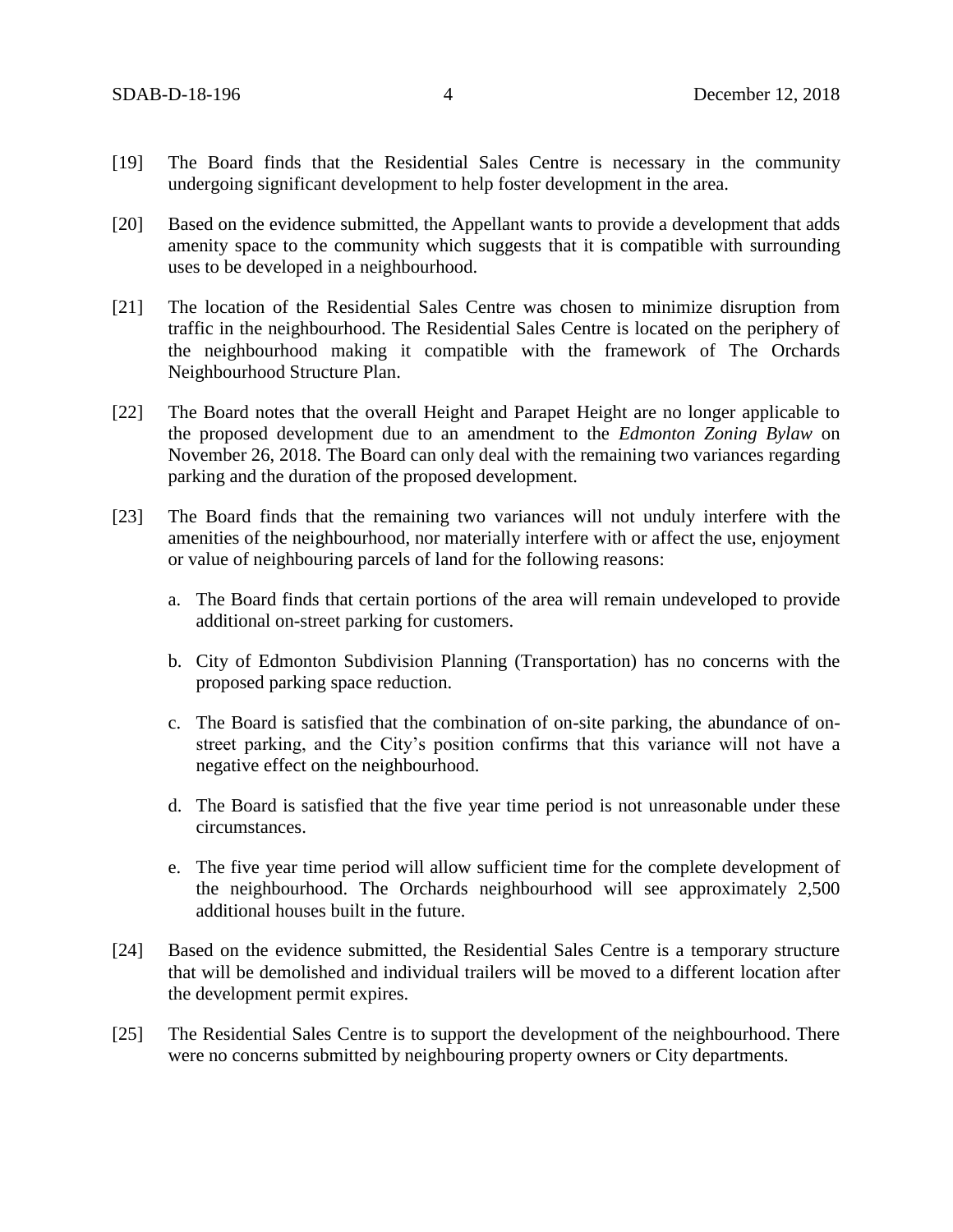[26] Based on the above, it is the opinion of the Board that the proposed development will not unduly interfere with the amenities of the neighbourhood, nor materially interfere with or affect the use, enjoyment or value of neighbouring parcels of land.



Mr. R. Handa, Presiding Officer Subdivision and Development Appeal Board

Board Members in Attendance: Mr. V. Laberge; Ms. L. Delfs; Mr. D. Fleming; Mr. J. Wall

CC: City of Edmonton, Development & Zoning Services, Attn: Mr. K. Yeung / Mr. H. Luke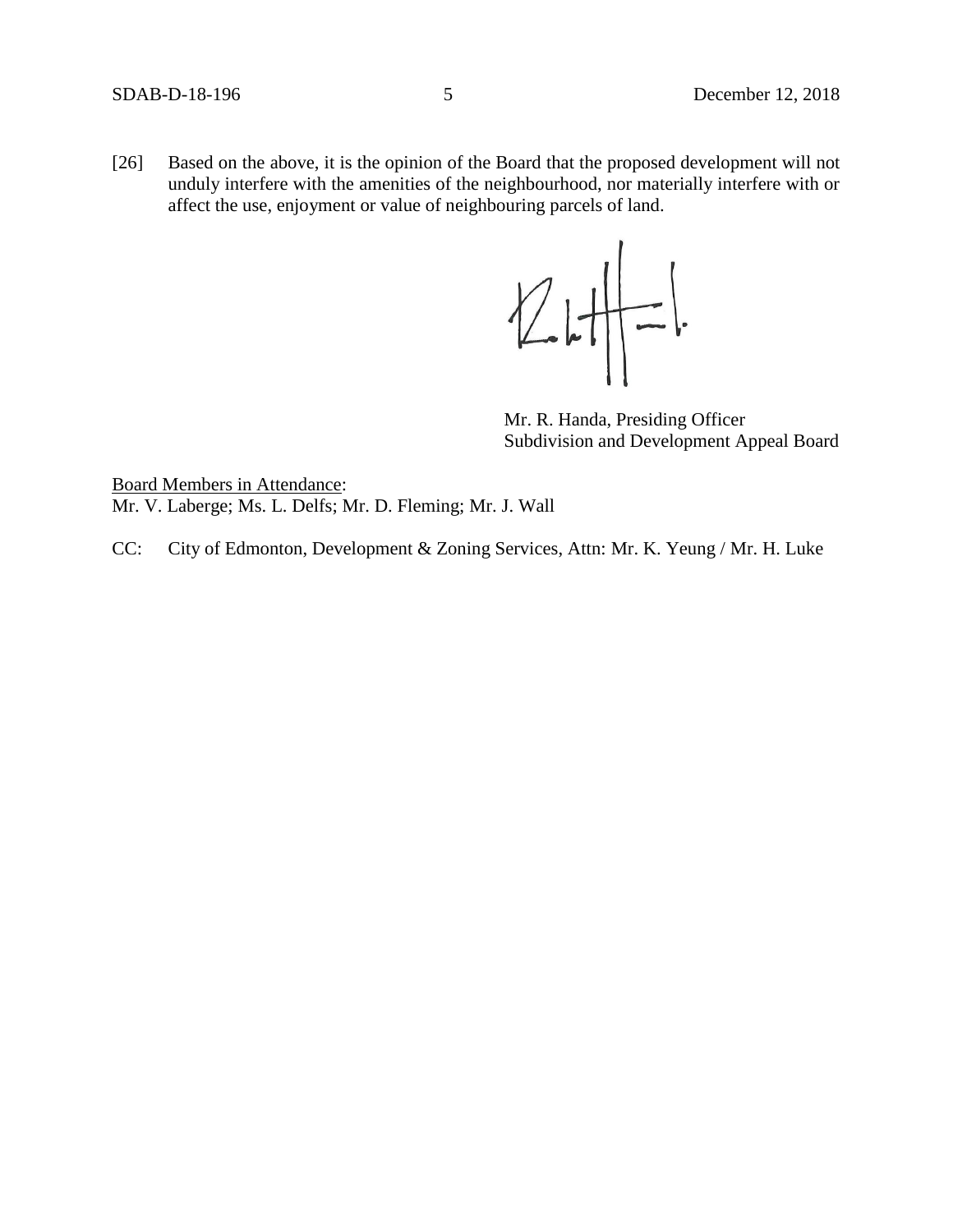## **Important Information for the Applicant/Appellant**

- 1. This is not a Building Permit. A Building Permit must be obtained separately from Development & Zoning Services, located on the 2nd Floor, Edmonton Tower, 10111 – 104 Avenue NW, Edmonton, AB T5J 0J4.
- 2. Obtaining a Development Permit does not relieve you from complying with:
	- a) the requirements of the *Edmonton Zoning Bylaw*, insofar as those requirements have not been relaxed or varied by a decision of the Subdivision and Development Appeal Board,
	- b) the requirements of the *Alberta Safety Codes Act*,
	- c) the *Alberta Regulation 204/207 – Safety Codes Act – Permit Regulation*,
	- d) the requirements of any other appropriate federal, provincial or municipal legislation,
	- e) the conditions of any caveat, covenant, easement or other instrument affecting a building or land.
- 3. When an application for a Development Permit has been approved by the Subdivision and Development Appeal Board, it shall not be valid unless and until any conditions of approval, save those of a continuing nature, have been fulfilled.
- 4. A Development Permit will expire in accordance to the provisions of section 22 of the *Edmonton Zoning Bylaw, Bylaw 12800*, as amended.
- 5. This decision may be appealed to the Alberta Court of Appeal on a question of law or jurisdiction under section 688 of the *Municipal Government Act*, RSA 2000, c M-26. If the Subdivision and Development Appeal Board is served with notice of an application for leave to appeal its decision, such notice shall operate to suspend the Development Permit.
- 6. When a decision on a Development Permit application has been rendered by the Subdivision and Development Appeal Board, the enforcement of that decision is carried out by Development & Zoning Services, located on the 2nd Floor, Edmonton Tower, 10111 – 104 Avenue NW, Edmonton, AB T5J 0J4.

*NOTE: The City of Edmonton does not conduct independent environmental checks of land within the City. If you are concerned about the stability of this property for any purpose, you should conduct your own tests and reviews. The City of Edmonton, when issuing a development permit, makes no representations and offers no warranties as to the suitability of the property for any purpose or as to the presence or absence of any environmental contaminants on the property.*